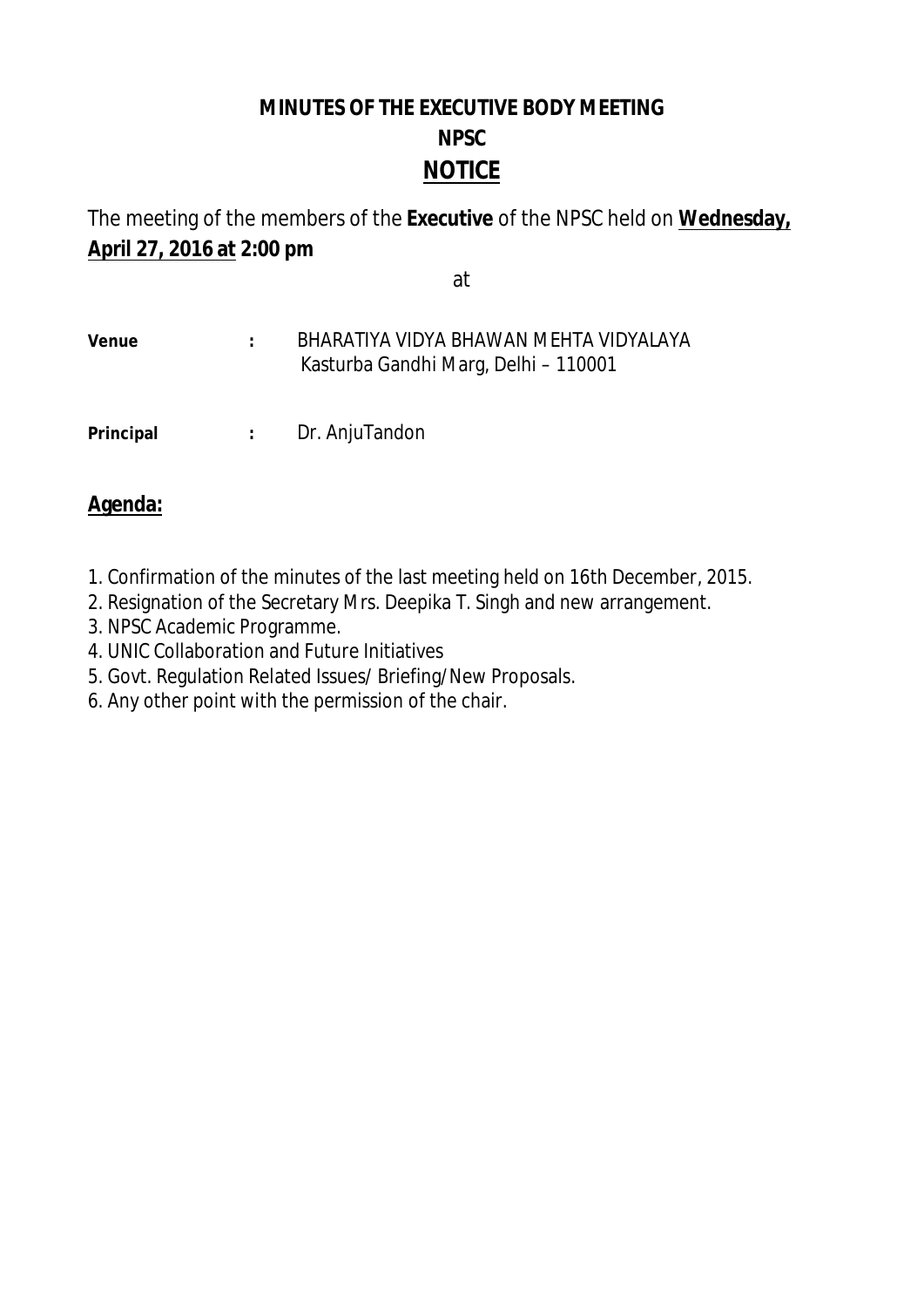#### **MINUTES OF THE EXECUTIVE MEETING HELD ON Wednesday, April 27, 2016 AT 1400 HRS AT BHARATIYA VIDYA BHAWAN MEHTA VIDYALAYA KASTURBA GANDHI MARG,**

**Members Present:** 

- 1. Mr.M.L.Babbar, Life Member, F-127, Sector-41, Noida(NCR), U.P.- 201303
- 2. Mr. S.L.Jain, Honorary Member, Director, Mahavir Senior Model School, Sangam Park Extension, Rana Pratap Bagh, G.T.K. Road, Opp Nanak Pio Gurudwara, New Delhi-110033
- 3. Mrs. Lata Vidhyanathan, Special Invitee, 1601, Tower 5, The close South Nirvana Country Complex Gurgaon Haryana
- 4. Dr D K Pandey, N C Jindal Public School, Road No. 73, West Punjabi Bagh, New Delhi-110026
- 5. Ms.Abha Sehgal, Sanskriti School, Dr S Radhakrishnan Marg, Chanakya Puri, New Delhi-110021
- 6. Ms. Rita Sen,Special Invitee, C-162, Belvedere Park, DLF -3, Cyber City, Gurgaon-122002
- 7. Ms Sadhana Bhalla, Vice Chairperson & Mira Model School, B-Block, Janak Puri, New Delhi 110 058
- 8. Ms Seema Jerath, Joint Secretary & Principal, DLF Public School, Sector-II, Rajender Nagar, Sahibabad, Ghaziabad 201 005
- 9. Dr M Kannan, Treasurer & Principal, Faith Academy Sr Sec School, John L Dorsey Road, Prasad Nagar, New Delhi 110 005
- 10. Ms Ameeta Mulla Wattal, Member & Principal Springdales School, Upper Ridge Road Junction, Pusa Road, New Delhi 110 005
- 11. Ms. Malini Narayanan, Army Public School, Shankar Vihar, (Near Mahipalpur), Delhi Cantt-110010
- 12. Ms. Dharmandra Goyal, Delhi Public School, Sector-9, Vasundhara, Ghaziabad-201012
- 13. Dr (Ms.) Ruchi Seth, Lotus Valley International School Sector-126, Taj Expressway, Noida
- 14. Sr.Janet, Convent of Jesus & Mary, Bangla Sahib Lane, New Delhi-110001
- 15. Ms. Anita Wadehra, DARBARI LAL D.A.V. MODEL SCHOOL ND Block,Pitampura,New Delhi-110088
- 16. Dr.Anju Tandon, Baratiya Vidya Bhawan Mehta Vidayalaya, Kasturba Gandhi Marg, New Delhi-110001
- 17. Ms. Sudha Acharya, ITL Public School, Sector-9, Dwarka, New Delhi-110075

In the absence of Chairman, Mr. Ashok Kumar Pandey, Vice-Chairperson, Ms. Sadhana Bhalla conducted the proceedings. The meeting started with the members expressing their concern over Mr. Ashok Pandey's indisposition and wishing him a speedy recovery.

**AGENDA ITEM NO. 1 : Confirmation of the minutes of the last meeting held on 16th December, 2015& TO NOTE AND DISCUSS THE POINTS ARISING OUT OF THE LAST MEETING :** Ms. Bhalla congratulated the members of NPSC for a well-organised and successful conference held in February 2016. She also urged the members to start thinking and planning for the next conference and also have some follow up sessions to incorporate the learning from the last conference.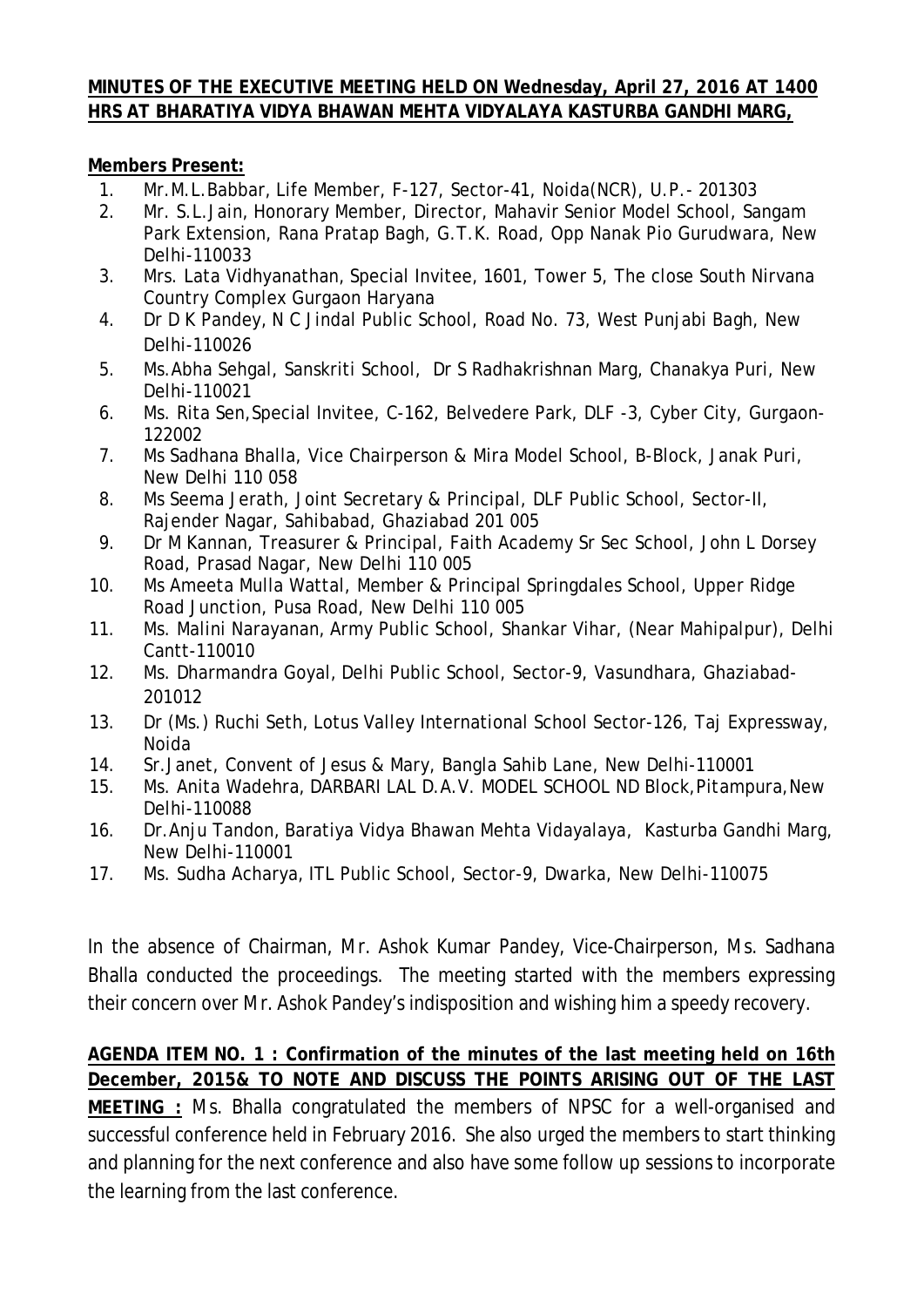**AGENDA ITEM NO. 2: Resignation of the Secretary Mrs. Deepika T. Singh and new arrangement:** Vice-Chairperson informed the house that Ms. Deepika T. Singh, Secretary had resigned from her school and as such had requested that her resignation be accepted as she had taken up an assignment in Dubai. Mrs. Bhalla also placed on record Mrs. Singh's sincere efforts and immense contribution towards making the conference a great success, and the same was appreciated by all.

**AGENDA ITEM NO. 3 NPSC Academic Programme:** A suggestive calendar of NPSC activities for 2016-17 was tabled for a final approval of the Chairman and it was proposed that all schools should get involved in at least one project. It was suggested that the feedback should be taken from the members who should also be encouraged to organize workshops on behalf of NPSC during the year on different subjects. The proposed calendar of some of the activities were as follows:

| Month     | Name of the school                                                                    | Name of the Principal | Project Undertaken                                                                  |
|-----------|---------------------------------------------------------------------------------------|-----------------------|-------------------------------------------------------------------------------------|
|           |                                                                                       |                       | Action Research Project on Heavy School                                             |
| June      | Mira Model School                                                                     | Mrs. Sadhana Bhalla   | Bags                                                                                |
|           | Ahlcon International                                                                  |                       |                                                                                     |
| July      | School                                                                                | Mr. Ashok Pandey      | <b>Career Counsellors Meet</b>                                                      |
|           | Ramjas School, R.K.                                                                   |                       |                                                                                     |
| August    | Puram                                                                                 | Mrs. Rachna Pant      | Workshop on Pedagogy                                                                |
|           |                                                                                       |                       | Futuristics Skills: Future of Education: 2<br>days Residential with 30 Principal 40 |
| September | Teri School                                                                           | Dr. Lata Vaidyanathan | <b>Teachers</b>                                                                     |
|           |                                                                                       |                       | Partnership with Goonj - Zonal Wise<br>collection of material after consulting      |
| October   | <b>DLF Public School</b>                                                              | Mrs. Seema Jerath     | Goonj on the material required                                                      |
|           | Collaborative program for collection of books for the libraries of schools at Ladhakh |                       |                                                                                     |
| December  | 17000ft                                                                               |                       |                                                                                     |
| February  | <b>Annual Conference</b>                                                              |                       |                                                                                     |

- $\checkmark$  It was suggested that the calendar should be uploaded on the website. Mrs. Bhalla shared that the NPSC should encourage Action Research either in a specific subject or open it to the teachers on any topic/subject and a jury should be instituted and the best research projects should be shared at the conference.
- $\checkmark$  Further, it was unanimously agreed that the winning teachers should be encouraged to showcase their projects and best practices in the next conference. Mrs. Ameeta Wattal proposed that these best practises could be compiled and a compendium could be published as a sequel to the first book published by NPSC "The Learning Landscape" and be brought out on Teacher's Day,  $5<sup>th</sup>$  September 2016. A subcommittee was formed for this purpose comprising of Ms. Ameeta Mulla Wattal, Ms. Abha Sahgal, Ms. Sudha Acharya, and Dr. Ruchi Seth. Other members would also be invited to join in.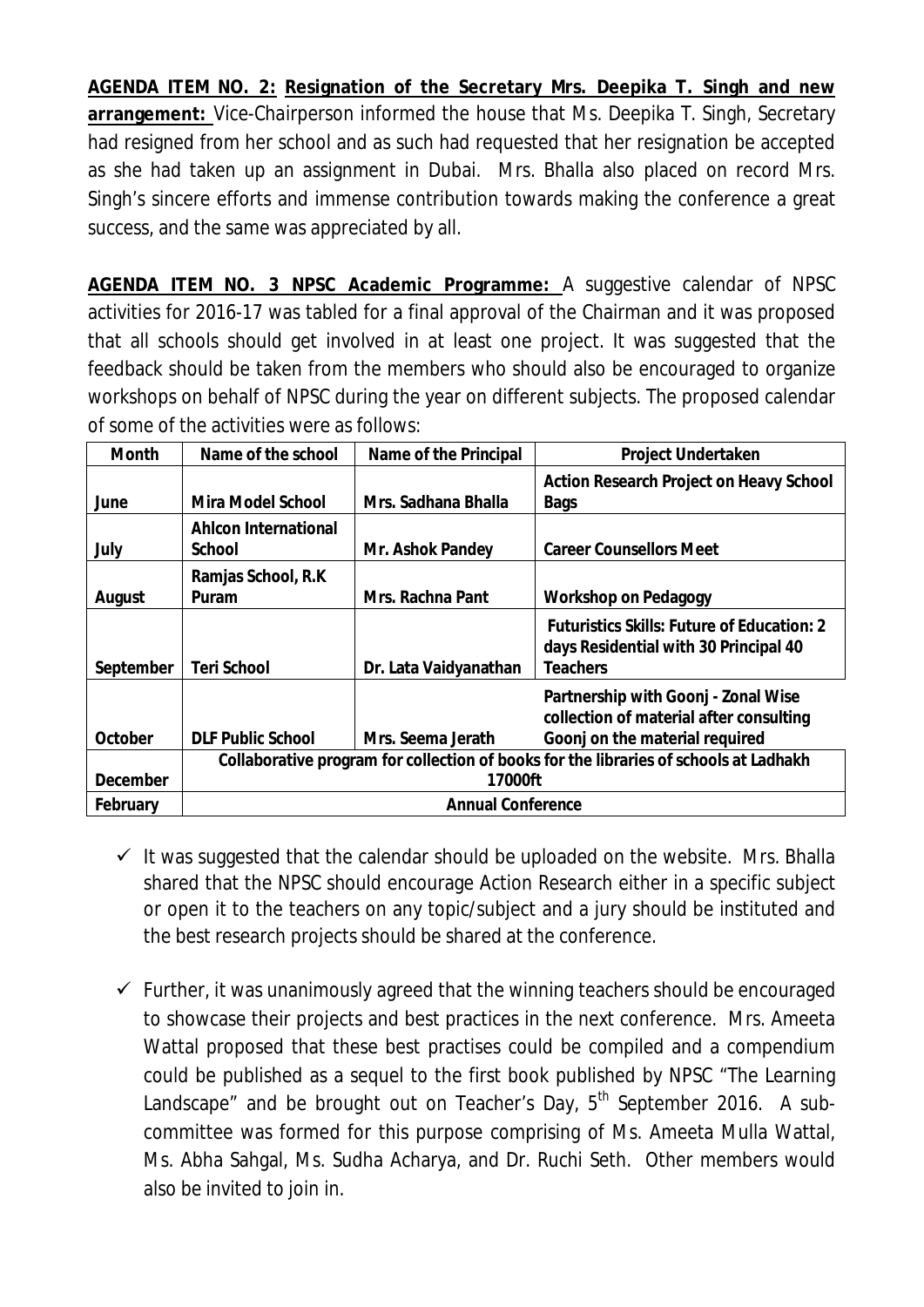- $\checkmark$  It was also proposed that a new volume would be published every alternate year of best practices.
- $\checkmark$  Ms. Bhalla conveyed to the house that Chairman had proposed that a lecture series/Edtalks be organised with an eminent guest speaker being invited for every meeting. The topic need not necessarily be restricted to education but other related topics that could help in widening our perspective. Ms. Ameeta Mulla Wattal suggested that Mr. Vaiju Navaranne, Professor, Journalism and Media Studies, Ashoka University, be invited as a guest speaker in July to talk on what the universities are looking for in students. Mrs. Bhalla suggested that Lt. Col S. S. Mehta of CII be invited to give a talk on 'The Demographic Dividend'. Members were asked to suggest more names. It was also suggested that the NPSC could also look within and ask the member Principals to take up sessions in their areas of expertise.

**AGENDA ITEM NO. 4**: **UNIC Collaboration and future Initiatives:** With regard to the address by Mr. Rajiv Chandran Secretary, UNIC, Mrs. Wattal informed that he was invited to the General Body meeting to speak at the forum to take the programs of UNIC – NPSC Schools collaboration forward.

**AGENDA ITEM NO. 5 Govt. Regulation Related Issues:** The Chair thanked Mr. S. L. Jain for preparing and tabling a compilation of the status of all pending court cases. He had been requested to help in this regard as most schools were not even aware of the cases/ issues we are dealing with and our source of information was usually the media. Mr. S. L. Jain explained that as on date there were 23 cases in all, out of which 14 cases were coming up for hearing shortly. He also mentioned that no case was getting fully and finally settled (no repeal. It was decided that these would be put up on the NPSC website for the convenience of the members.

**AGENDA ITEM NO. 6: Other Points with the Permission of the Chair:** In view of the prevailing scenario, Vice-Chairman opined that school managements should look into setting their house in order. It was felt that the time had come for NPSC to suggest to the members to exercise self-regulatory measures to ensure that its member schools conformed to the law in every respect. To this effect a draft was put up for discussion.

It was proposed that the general body should be advised to:

- i) Exercise self-regulation by NPSC for its member schools.
- ii) New format relating to financial returns for the last 3 years has been sent to each school where the schools should start working upon since  $31<sup>st</sup>$  May, 2016 is the last date. Members should be advised to furnish the information sought and not rework on the data already furnished.